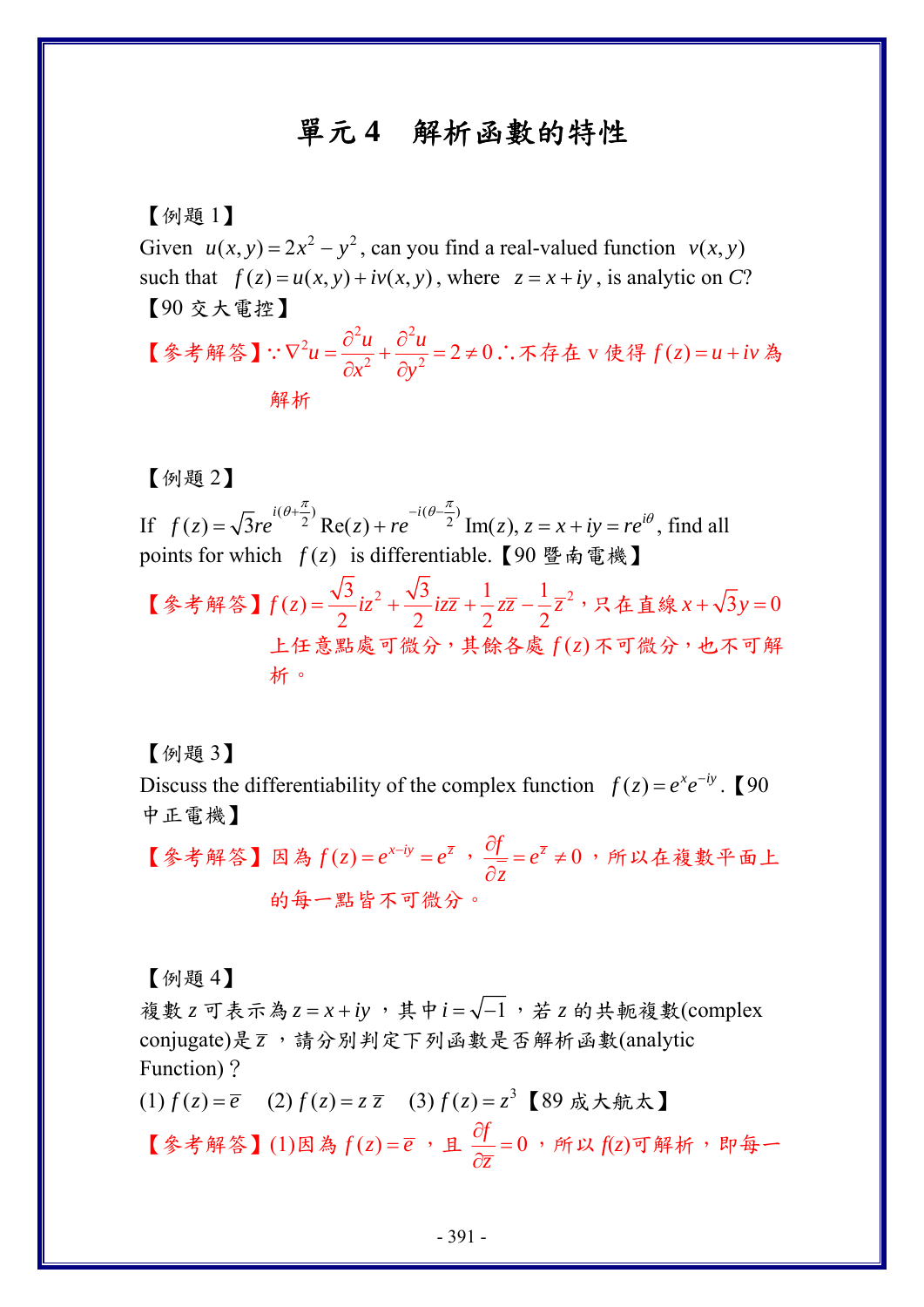點都可微分。

(2)因為
$$
f(z) = z\overline{z}
$$
,  $\frac{\partial f}{\partial \overline{z}} = z = 0$ , 被只在駕 z = 0 可微分  
其צ高名處不可微分。  
(3)因為 $f(z) = z^3$ ,  $\frac{\partial f}{\partial \overline{z}} = 0$ , 所以 $f(z)$ 可解析,即年一駅都可微分。

【例題 5】 已知 harmonic function  $u(x, y) = \cosh x \cos y$ , 求解析函數  $f(z) = u(x, y) + iv(x, y)$  · 【90 中興土木】 【参考解答】  $f'(z) = u_x - iu_y$ ,  $f'(x+iy) = \sinh x \cos y + i \cosh x \sin y$  $\text{R}$   $y = 0 \cdot x = z \cdot f'(z) = \sinh z \cdot f(z) = \cosh z + i\epsilon, c$  is real.

【例題 6】 Find an analytic function  $f(z) = u + iv$  for  $v = xy(x^2 - y^2)$ . (89 成大土 木】

【參考解答】  $u = \frac{1}{2}(x^4 - 6x^2y^2 + y^4)$  $u = \frac{1}{4} (x^4 - 6x^2y^2 + y^4) + c$ 

【例題 7】

Find the number of roots of the equation  $z^8 - 5z^5 + z^2 - 1 = 0$  of absolute value less than 1.【91 清大電機】

【參考解答】  $z^8 - 5z^5 + z^2 - 1 = 0$  在  $|z| = 1$  內有 5 個根。

【例題 8】

Show that all roots of the equation  $z^7 - 2z^3 + 8 = 0$  satisfy  $1 < |z| < 2$ . Hint: Use Rouche's theorem.【91 交大電信】

【參考解答】  $z^7 - 2z^3 + 8 = 0$ 共有 7 個根,故  $z^7 - 2z^3 + 8 = 0$  所有根皆 在 $1 < |z| < 2$ 内。

【例題 9】